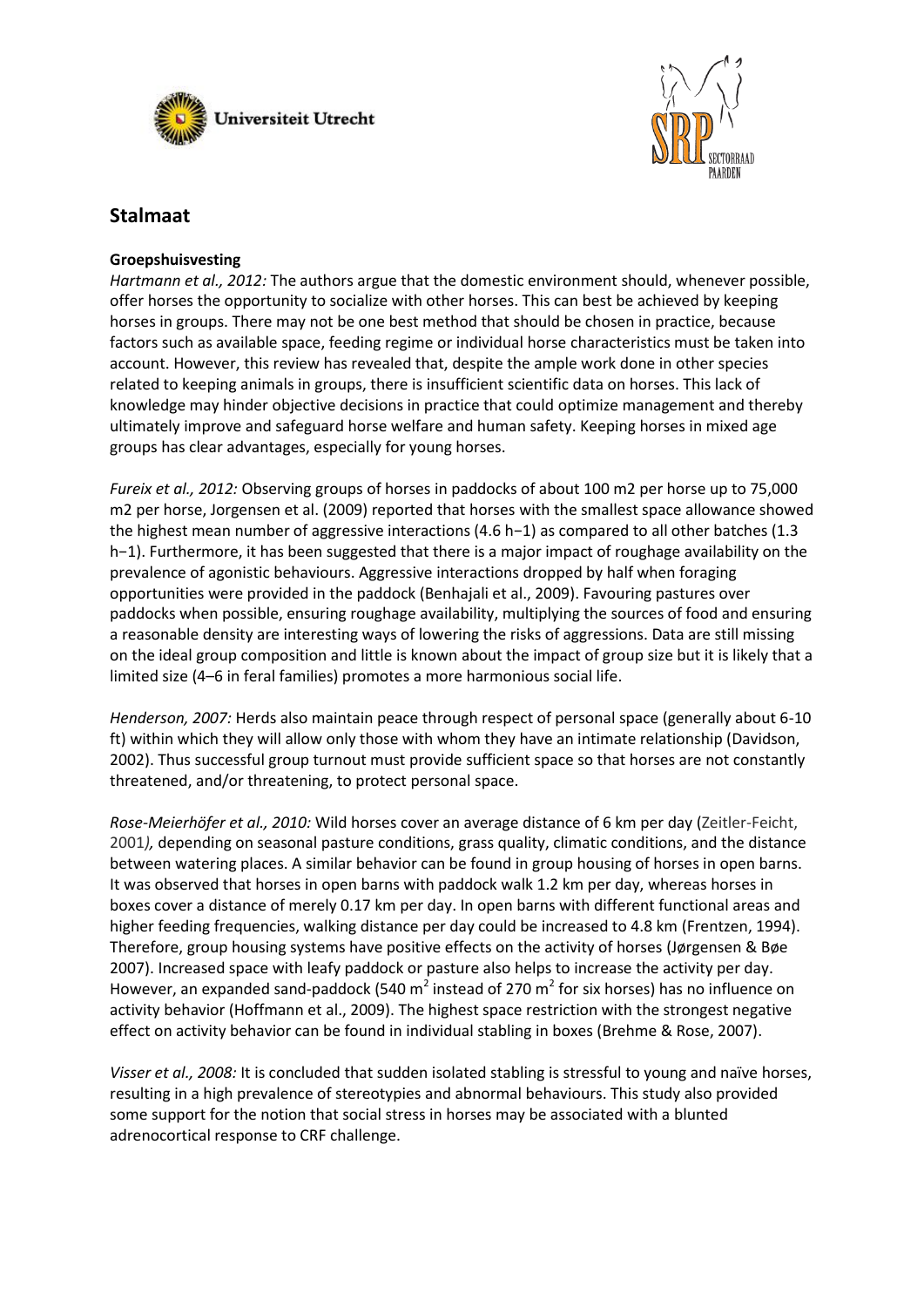



*Christensen et al., 2011:* Little is known about how repeated regrouping affect horse behaviour and welfare, and it is unknown whether horses may adapt to regrouping. In this study, we aimed to investigate the effects of an unstable group structure, caused by weekly regroupings, on behaviour and frequency of injuries in young horses. In conclusion, we found that group instability, caused by weekly regroupings, led to an increase in the level of agonistic interactions among young, wellsocialized horses that were all familiar with each other prior to the study. The frequency of agonistic interactions immediately after regrouping did not decrease as the six-week experimental period progressed and thus the horses did not appear to adapt to regrouping. Although it appears beneficial to keep horses in stable groups, weekly regroupings did not increase the risk of injury in young horses. Although the general level of agonistic interactions was low, some horses appeared to be particularly aggressive and individual characteristics and relationships between group members should be taken into consideration when horses are regrouped.

*Kusunose et al., 1986*: An experiment was carried out to examine the effects of the group size on the behavior and spacing pattern of pastured yearling horses. Thoroughbred yearling herds composed of one to twelve horses were pastured in fields of 2.4ha each for 7 hours a day. The route of locomotion and the grazing behavior were recorded continuously. Pictures were taken with four cameras at 15 minute intervals to measure the distances among individual horses.

The distance of locomotion was the longest (8000m to 15000m) when only one horse was pastured. With over three horses per herd they were nearly the same among herds (3000m to 6000m). The ratio of grazing time was the lowest (about 0.5) when only one horse was pastured in the field. The mean duration of grazing bouts (with the neck lowered) was prolonged linearly as the group-size increased up to four horses per herd. The mean distance among individuals increased from 5m (two horses per herd) to 30-50m (12 horses per herd), as the group-size increased. The mean distance to the nearest neighbor, however, was constant, irrespective of group-size. The distribution of distances among individuals was inclinded toward the left side when herds were composed of two to six horses each. The distribution was complex in a herd of 12 horses, as if it was combined with any other distribution.

# **Box grootte**

*Raabymagle & Ladewig, 2006*: The results showed that the duration of sternal recumbency was significantly longer in the large boxes ((2.5 x height of the horse)<sup>2</sup>m<sup>2</sup>) than in the small boxes (1.5 x height of the horse)²m²) (*P* = .002). Furthermore, box size exerted an influence on the frequency of the rolling behavior shown before getting up, but box size was not the only factor affecting this behavior. The longer time spent in recumbency in the larger box could be interpreted as a sign of greater comfort for the horse (Belling, 1990; Houpt, 1980; Dallaire, 1986; Hale & Huggins, 1980). More time spent in recumbency probably means increased sleeping time as well. More sleep may improve conditions for animals, especially animals that are exposed to a high level of stress or training, such as horses used in sport competitions (Belling, 1990). Although the difference found in our study was statistically significant, it is questionable whether it is enough to have any welfare implications for the horses.

### **Ligcomfort**

*Ransom & Cade (2009)*: Grooming behavior occupies a relatively small but important part of the daily time budget of feral horses and is often observed as rolling.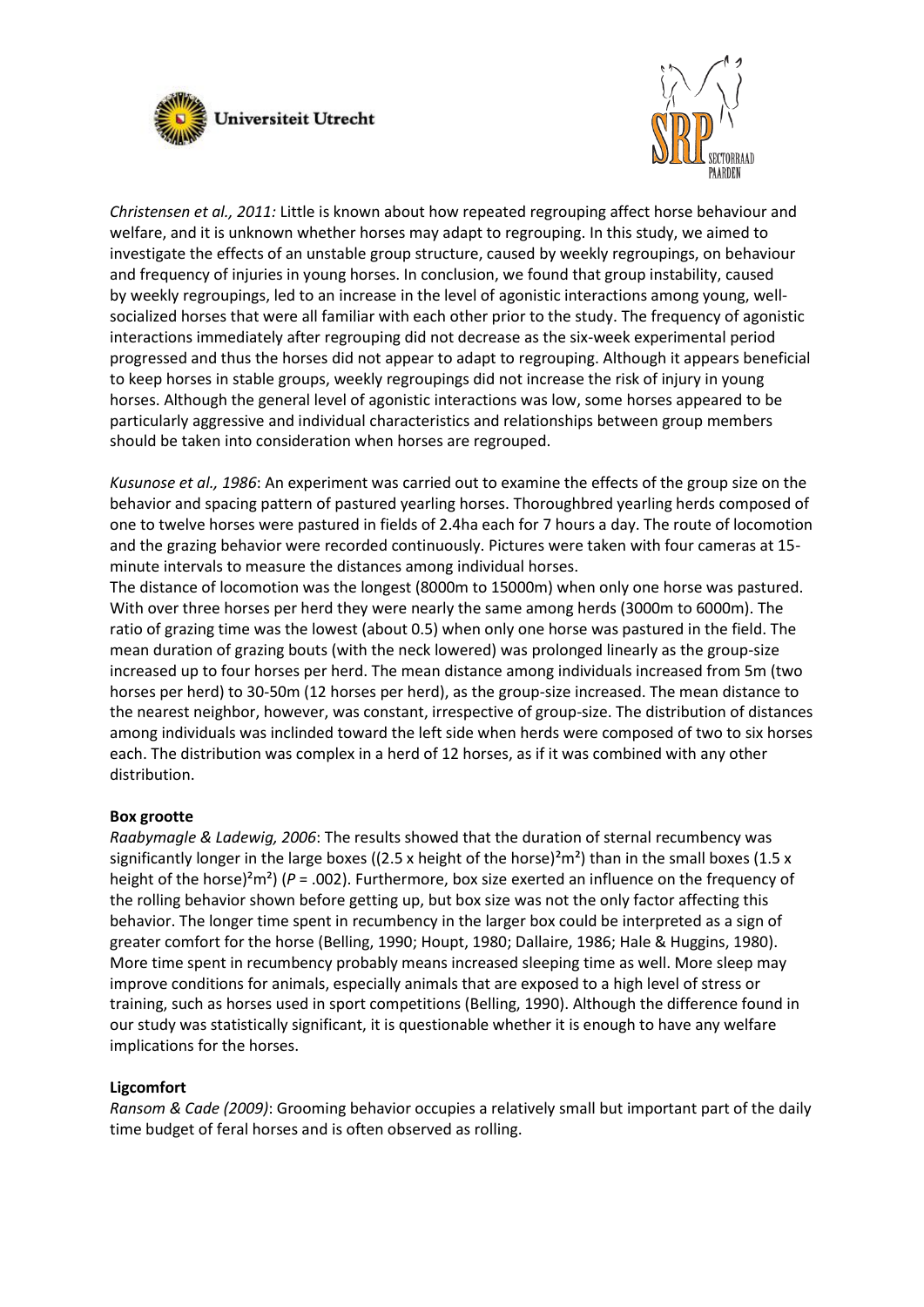



*Hansen et al., 2007:* To analyse whether rolling behaviour was caused by individual housing in a box or whether it is a behaviour occurring also under free range conditions, we observed a group of 43 horses kept on pasture throughout the day and night. Of the 43 horses observed, the rising procedure was seen in 41 horses, and 25 of these horses (60.9%) performed the rolling behaviour at least once. A total of 135 rising episodes were observed, and 41 followed the performance of a rolling behaviour (30.4%). We conclude that the behaviour is a kind of comfort behaviour but that further studies are necessary to explain its function. It appears that the rolling behaviour is some kind of comfort behaviour. Stretching is a sign of well-being and possibly rolling is a variant of stretching. Rolling could be a way for the horses to decrease stiffness and thereby gain well-being and satisfaction because, like stretching, it is performed after sleeping and resting. Stretching is assumed to be a feedback from stiffness and the phenomenon is seen in response to a period of asymmetry in position just like when the horses have been resting in sternal recumbency (Fraser, 1989).

*Matsui et al., 2009:* We assessed whether rolling damage by grazing horses could be reduced by constructing areas assigned for rolling. A group of horses were enclosed in a paddock with and without rolling areas made of dry soil, sand, and straw. Their behavior was recorded for 1 week in the paddock without any treatment (control paddock). Then the horses were moved to another paddock with the rolling areas (rolling paddock). After a 3-week familiarization period, horses were observed for 1 week. In the rolling paddock, the frequency and time spent rolling were significantly greater in rolling areas than in nonrolling areas. Horses significantly preferred the soil rolling area than sand and straw (P < .05). Although rolling was considered the most relevant body care behavioral element, the effects of the substrate in rolling areas on other body care behavioral activities, such as mutual and self-grooming, also were investigated. The frequency and duration of mutual grooming and the duration of self-grooming decreased significantly in the rolling paddock compared with the control paddock (P < .05). Hence, offering a rolling area encourages horses to roll in these areas and keeps the pasture in good condition; therefore, grazing time can be increased, with less reliance on supplementary feed.

### **References**

- 1. Belling TH. (1990) Sleep patterns in the horse. Equine Pract;12:22-7.
- 2. Benhajali, H., Richard-Yris, M.A., Ezzaouia, M., Charfi, F., Hausberger, M.,2009. Foraging opportunity: a crucial criterion for horse welfare? Animal 3, 1308–1312.
- 3. Brehme U., Rose S. (2007). Effect of different activity and space offers on the activity behavior of stallions. Agr Eng, 62, pp. 408–409
- 4. Christensen, J.W., Sondergaard, E., Thodberg, K., & Halekoh, U. (2011). Effects of repeated regrouping on horse behaviour and injuries. Applied Animal Behaviour Science, 133, 199-206.
- 5. Dallaire A. (1986). Rest behavior. Equine Pract;2:591-607.
- 6. Fraser, A.F., 1989. Pandiculation: the comparative phenomenon of systematic stretching. Appl. Anim. Behav. Sci. 23,263–267.
- 7. Frentzen F. (1994). Bewegungsaktivitäten und—verhalten in Abhängigkeit von Aufstallungsform und Fütterungsrhythmus unter besonderer Berücksichtigung unterschiedlich gestalteter Auslaufsysteme [The locomotion activity and behavior of horses depending on the system of stabling and feeding rhythm, and taking various loose runs into particular consideration] [PhD thesis] University of Veterinary Medicine, Hannover, Germany. Abstract.
- 8. Fureix C, Bourjade M, Henry S, Sankey C, Hausberger M (2012). Exploring aggression regulation in managed groups of horses Equus caballus. Applied Animal Behaviour Science, 138, Issues 3–4, 216– 228
- 9. Hale LA, Huggins SE. (1980). The electroencephalogram of the normal "grade" pony in sleep and wakefulness. Comp Biochem Physiol 66:251-7.